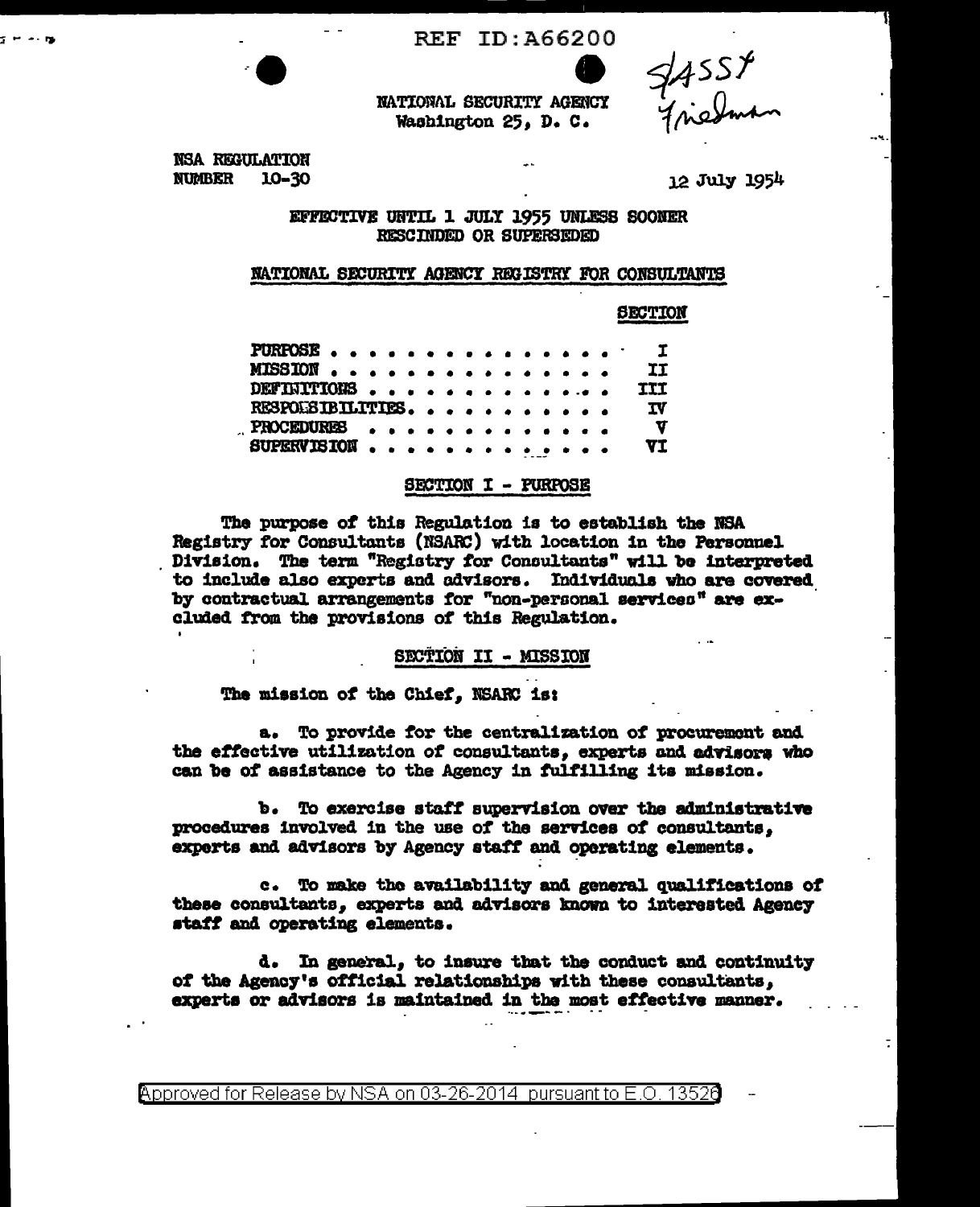# REF ID: A66200

NSA REGULATION NO. 10-30.

12 July 1954

### SECTION III - DEFINITIONS

1. Consultant. One who serves in an advisory capacity to the Agency as distinguished from one who serves as an officer or employee in the porformance of operational or administrative duties. He expresses his views or gives his opinions regarding problems or questions presented to him by the Agency, but he does not perform, or supervise the performance of, operational or administrative functions. Ordinarily, he will be an expert in the particular field in which he advises. However, he need not be a specialist, his "expertness" may consist in his possession of broad administrative, professional or technical experience of a high order which indicates that his ability and knowledge will render his advice of distinct value to the Agency. The services of a consultant are such that they cannot be performed by a regular employee or obtained on any other basis.

2. Expert. An employee who performs regular services of a highly technical or administrative nature essential to the accomplishment of certain specialized functions. An expert normally will perform duties such as developing and putting into effect solutions of operating problems of a highly technical nature, supervising the execution of highly technical functions, conducting responsible activities which are an integral part of operating procedures, and making operational decisions as a specialist in a highly technical field of knowledge. Though his service normally is intermittent, an expert may have continuing operational responsibilities during each period of actual duty. since his primary function is to carry out specialized operations for which training and experience qualify him. The services of an expert are such that they cannot be performed by a regular employee or obtained on any other basis.

3. Advisor. For purposes of this Regulation, a consultant or expert who does not have the status of an employee.

Procurement.

a. Appointment (Personal Services). Personal services of consultants and experts may be obtained by appointment on a Standard Form 50 (Notification of Personnel Action), by the Personnel Division under Section 7 of NSA CPM Chapter A2. Such services are chargeable to the personnel ceiling.

b. Contract for Personal Services. Personal services of a highly skilled person or persons may also be obtained by "contract for Personal Services", negotiated by the Chief. NSA Procurement Office (SIGPO) under the Armed Services Procurement Regulations

 $(2)$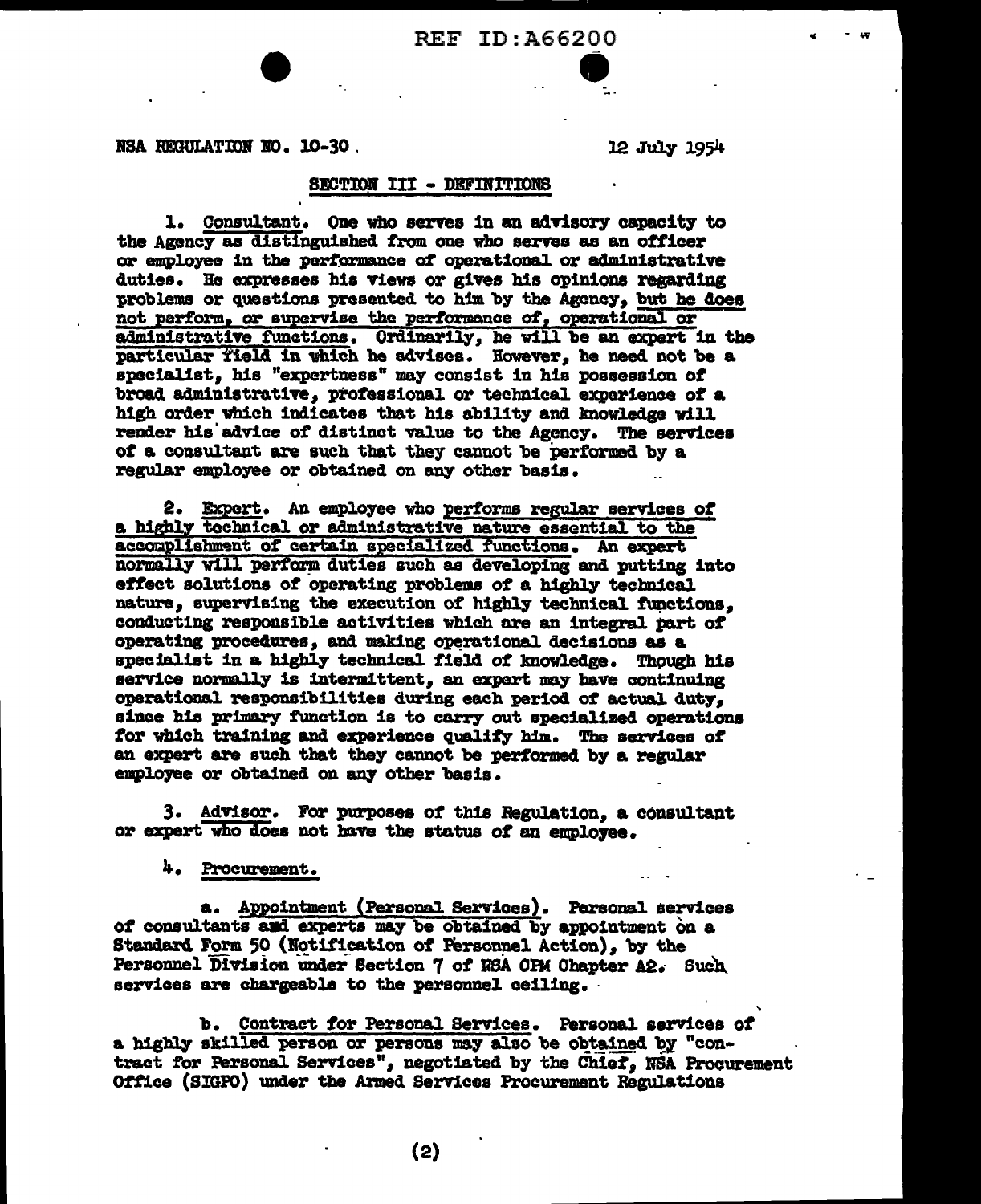**REF ID:A66200** 

# NSA REGULATION NO. 10-30

12 July 1954

and the Army Procurement Procedures. However, a confirmatory SF 50 must be issued by the Personnel Division for distribution to the Civil Service Commission. Such services are chargeable to the personnel ceiling.

c. Contract for Non-personal Services. The services of an individual, corporation or firm may be obtained on a lumnsum or fee basis by a "Contract for Non-Personal Services" negotiated by SIGPO. This, however, involves the furnishing of an end product such as a finished report or the services of an educational institution (a university, college, business school. or public or private vocational school). laboratory, or industrial organization for the training and instruction of civilian or military employees. These "non-personal" services are not chargeable to the personnel ceiling, and are not within the scope of this Regulation.

d. Invitational Travel Orders. Orders requested of the NSA Adjutant General for persons not having an employment status with the Federal Government, whose consultative, advisory or other highly specialized technical services are required in a capacity which is directly related to or in connection with activities of the Agency. Since these persons are not employees, their services are not chargeable to the personnel ceiling.

Conflicts of Interest. Situations where the personal e. interests of an individual serving the Government may, because of the individual's non-Governmental activities or connections, be inconsistent with the interests of the Government in relation to a matter dealt with by the individual in his Governmental capacity. Employment of such individuals is prohibited by statute.

# SECTION IV - RESPONSIBILITIES

1. Chiefs of Staff Divisions and Offices are responsible for:

a. Advising NSARC of all preliminary plans and contacts for the prospective procurement or utilization of the services of consultants, experts and advisors, and submitting copies of any pertinent personal or unofficial correspondence to NSARC.

b. Submitting a request to NSARC as early as practicable prior to the date the service is required. The request will be submitted on a Standard Form 52 (Request for Personnel Action). and will be signed by the Chief of the Staff Division or Office concerned, and will contain in addition to the information required on the Standard Form 52, the following information listed under "Remarks" (Item 12A):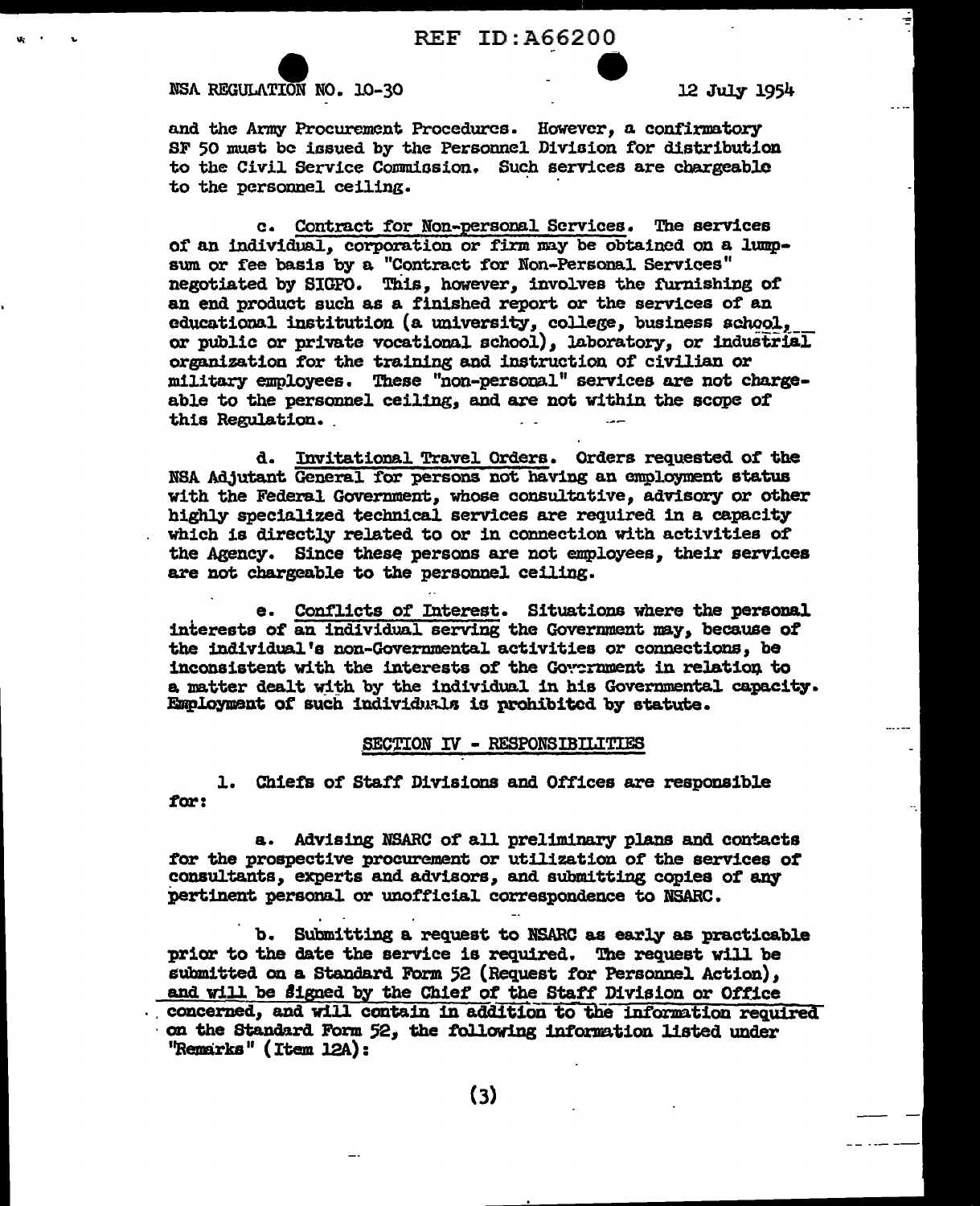NSA REGULATION NO. 10-30 **and 12 July 1954** 

- (1) Mission to be accomplished (brief. unclassified summary of work project, and specific duties to be performed by the individual( $s$ )).
- $(2)$  Whether or not the individual(s) concerned is (are) personally known to personnel of the requesting staff or operating element.
- (3) Whether or not the individual(a) concerned has (have) been contacted unofficially or personally by any member of the using Agency staff or operating element, regarding the proposed employment.

c. Reserving personnel spaces to support the utilization of the services of consultants, experts or advisors for the periods required.

d. Providing NSARC with program and budget requirements necesaary to support salary and travel expenses of consultants, experts and advisors.

e. Maintaining, certifying and submitting to NSARC the time and attendance reports of consultants, experts and advisors on duty with his staff or operating element at the end of each two-week pay period. or sooner if requested.

f. Notifying NSARC immediately when the services of a consultant, expert or advisor are completed. A Standard Form 52 will be used and will contain the following under "Remarks" (Item 12a):

- $(1)$  Brief statement of the nature of the problem on which the consultant, expert or advisor was engaged.
- $(2)$  Brief summary of extent to which the individual was able to assist in the solution of the problem.
- (3) Statement as to the extent of the applicability of the individual's specific qualifications to that type~ *ot* problem.

2. The Chief, NSARC, is responsible for:

.·

a. Conducting all official correspondence with consultants. experts and advisors.

b. Reviewing procurement requests and verifying availability of personnel spaces and funds for salary, travel expenses, and per diem in lieu of subsistence.